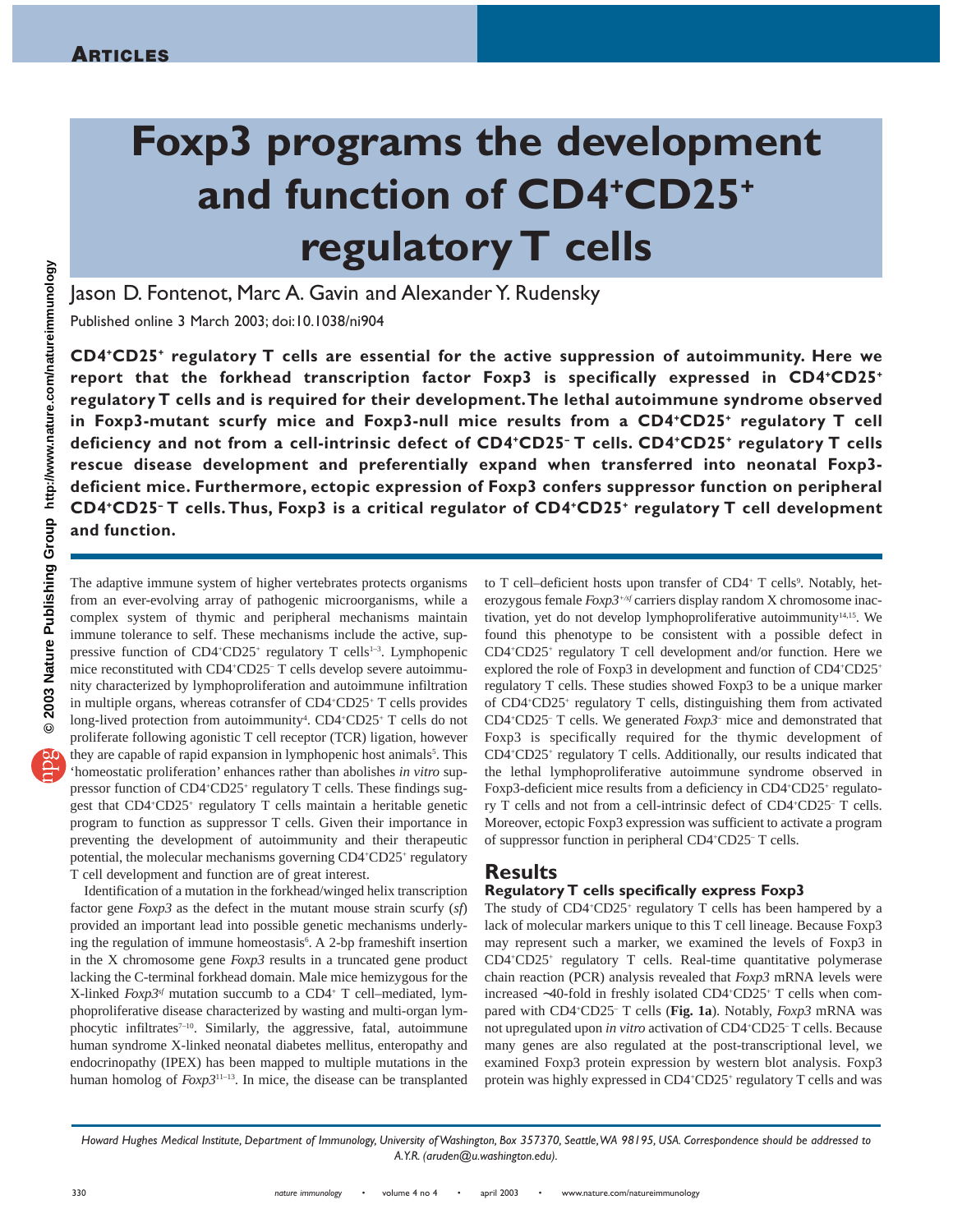

**Figure 1. Foxp3 is specifically expressed in CD4+CD25+ regulatory T cells.** (**a**) Realtime quantitative PCR for *Foxp3* from purified T cell subsets. (**b**) Western blot analysis of Foxp3 in purified T cell subsets using rabbit anti-Foxp3 IgG.

virtually undetectable in both resting and activated CD4+ CD25– T cells (**Fig. 1b**). Furthermore, Foxp3 protein expression was increased upon in vitro activation of CD4<sup>+</sup>CD25<sup>+</sup> regulatory T cells. These results identify Foxp3 as a molecular marker unique to CD4+CD25+ regulatory T cells, and suggest a functional role for this molecule in these cells.

#### **Targeted deletion of** *Foxp3*

To better characterize the role of Foxp3 in CD4+CD25+ regulatory T cell development and function, we used homologous recombination to generate mice with a *Foxp3* allele flanked by *loxP* sites (floxed (lox); **Fig.** 2a). *Foxp3lox* mice developed normally and showed no signs of autoimmunity (data not shown). Excision of the floxed allele by crossing female *Foxp3+/lox* carriers to a Cre-deleter transgenic strain produced mice with a deleted *Foxp3* allele (*Foxp3–* ; **Figs. 2b,c,d**). Male *Foxp3–* mice succumb to an aggressive lymphoproliferative autoimmune syndrome virtually

identical to that of the *Foxp3sf* mutant. Overt signs of disease appear around day 12 and manifest as runting as well as scaly and inflamed skin on the ears and tail. Mice become moribund at approximately 4 weeks of age. Pathological examination revealed extremely enlarged spleen and lymph nodes and lymphocytic infiltrates in multiple organs (**Fig. 2e** and data not shown). CD4+ T cells displayed an activated phenotype, showing increased CD69, CD44, CTLA-4 and GITR expression along with decreased expression of CD62L when compared with wild-type littermate controls (*Foxp3+*; **Fig. 2f**).

#### *Foxp3–* **mice lack regulatory T cells**

Next, we examined male  $F\alpha p3$ <sup>-</sup> mice for the presence of CD4<sup>+</sup>CD25<sup>+</sup> regulatory T cells. Analysis of lymph node cells from 28-day-old mice by flow cytometry revealed a CD4+ T cell population with a wide range of CD25 expression (**Fig. 3a**). This expression pattern was indicative of activated CD4+ T cells and was distinct from the discreet CD25+ CD4lo pattern observed in *Foxp3+* mice, which is characteristic of the CD4+ CD25+ regulatory T cell population. To functionally distinguish these CD25+ populations, we purified the CD25+ CD4+ T cells from *Foxp3–* and *Foxp3+* mice and measured their proliferative and suppressive function. Consistent with the phenotype of regulatory T cells, the CD4+ CD25+ T cells from *Foxp3+* mice were hyporesponsive to TCR stimulation and suppressed the proliferation of wild-type CD4+ CD25– responder T cells (**Fig. 3b**). CD25+ CD4+ T cells from *Foxp3–* mice proliferated and showed no suppressor activity. Because the lymphoproliferative disease state of these mice might obscure detection of a CD4+ CD25+ regulatory T cell population, we compared 10-day-old *Foxp3–* to *Foxp3+* mice. At this age, mice showed no external signs of disease, but exhibited slightly enlarged lymph nodes (data not shown). In contrast to the 28-day-old mice, analysis revealed a diminished CD25+ CD4+ T cell population in both the lymph node and



**Figure 2. Generation and analysis of Foxp3 conditional mutant mice.** (**a**) Diagrams of the Foxp3 targeting construct, the genomic locus (*Foxp3+*) and the neomycincontaining (Foxp3<sup>neo</sup>), the loxP-flanked (Foxp3<sup>lex</sup>) and the null (Foxp3<sup>-</sup>) Foxp3 alleles. Filled black boxes, exons; red boxes, loxP (L) sites; green boxes, FRT (F) sites; orange arrows, sequences for the neomycin gene (neo) and diphtheria toxin (dta).The asterisk marks the location of the probe, and 'R1' marks the *Eco*R1 sites used for Southern blot analysis. Filled circles mark the location of PCR primer binding sites. (**b**) Southern blot analysis of *Eco*R1-digested genomic DNA from the two injected ES cell clones (neo) and a wild-type ES cell clone (wt). (**c**) PCR of genomic tail DNA from male wild-type (wt), *loxP*-flanked (lox) and null mice. (**d**) Western blot analysis of Foxp3 in purified CD4+ T cells and (**e**) spleens and lymph nodes, at 21 d of age from littermate male *Foxp3+* and *Foxp3–* . Black bar, 1 cm. (**f**) FACS analysis of CD4+ T cells from 28-day-old *Foxp3–* and littermate *Foxp3<sup>+</sup>* male mice. Plots are gated on CD4<sup>+</sup> cells and are representative of >5 mice analyzed.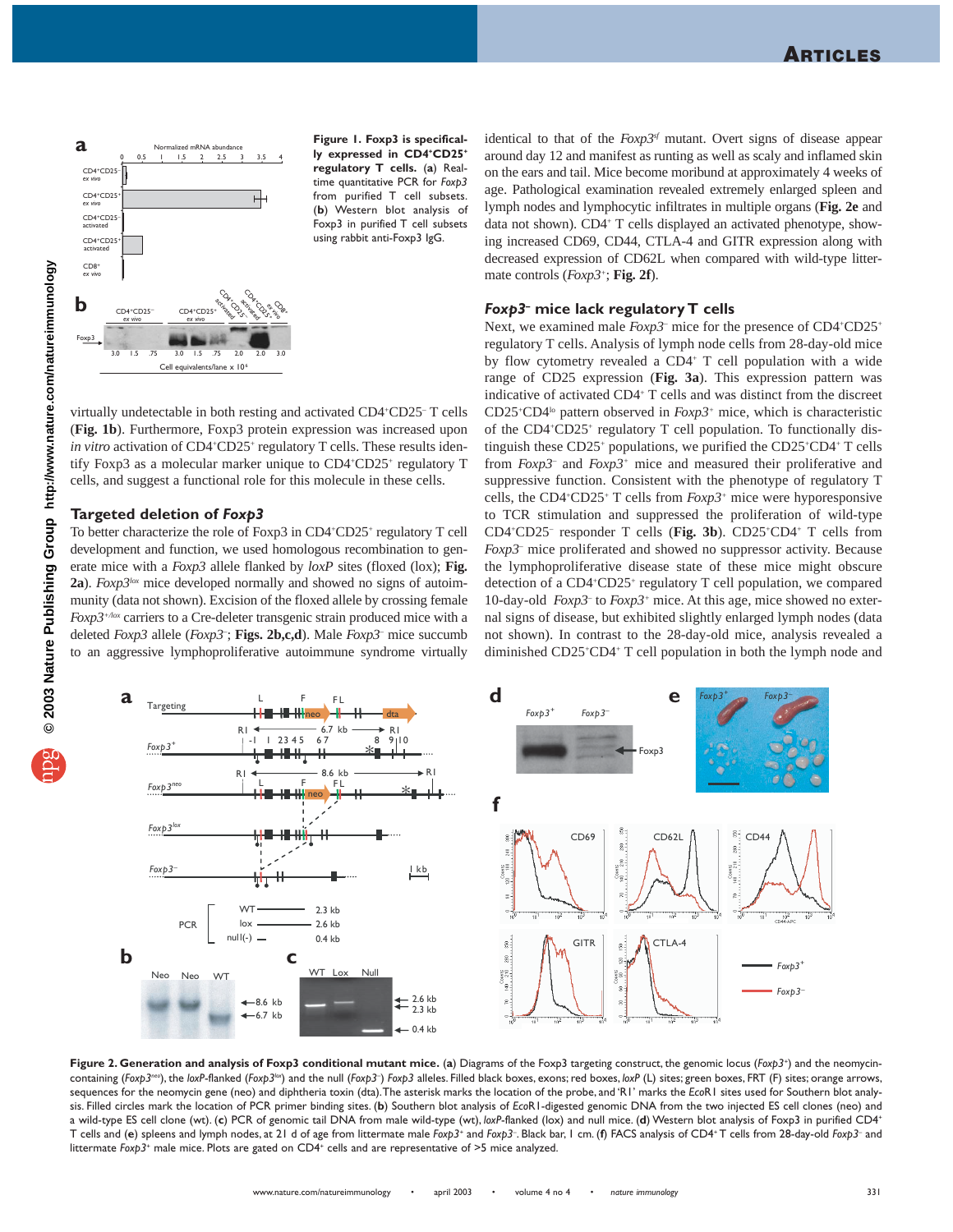## **ARTICLES**



**Figure 3. Foxp3 is required for development of CD4+ CD25+ regulatory T cells and does not affect CD4+ CD25– T cell proliferation.** (**a**) FACS analysis of lymph node cells and thymocytes from male *Foxp3–* and littermate *Foxp3+* mice. Lymph node cell plots are gated on TCRβ<sup>+</sup> cells. Thymocyte plots are gated on CD4+ CD24lo cells. (**b**) Proliferation and suppression by CD4+ CD25+ T cells from 28-day-old male *Foxp3–* and *Foxp3+* mice. (**c**) Analysis of lymph node cells and thymocytes from mixed BM chimeras. Lymph node cell plots are gated on TCRβ<sup>+</sup> cells. Thymocyte plots are gated on CD24<sup>1</sup> cells. (d) Proliferation of CD4+ CD25– Ly5.1– Thy1.1– T cells from mixed BM chimeras. FACS analysis is representative of two experiments with four mice per group.

thymus of 10-day-old *Foxp3–* mice (0.4% and 0.6%, respectively, compared with 3.0% and 3.8%; **Fig. 3a**). Consistent with a loss of Foxp3 function in mutant  $F\alpha p3^{sf}$  mice, CD4<sup>+</sup> T cells from these mice yielded identical results in all of the above experiments (data not shown). These data support a role for Foxp3 in the development of CD4+CD25+ regulatory T cells.

## **Regulatory T cell development requires Foxp3**

To definitively address the requirement of Foxp3 in CD4+CD25+ regulatory T cell development, we generated mixed bone marrow (BM) chimeric mice by reconstituting lethally irradiated (1,000 rads)  $C57BL/6$  (B6) Thy $1.1^+$  congenic mice with T cell–depleted BM from congenic B6 Ly5.1+ mice mixed at a 1:1 ratio with BM from either

*Foxp3–* or *Foxp3+* mice. Six weeks after BM reconstitution, mixed BM chimeras were analyzed and showed no phenotypic or pathological signs of lymphoproliferative disease. The CD4+CD25+ regulatory T cell population in the [Ly5.1+ B6 + *Foxp3–* ] chimeras was solely of Ly5.1+ B6 origin in both the thymus and lymph nodes (**Fig. 3c**). In contrast, both Ly5.1<sup>+</sup>B6 and *Foxp3*<sup>+</sup> BMs contributed equally to the CD4<sup>+</sup>CD25<sup>+</sup> regulatory T cell compartment in the [Ly5.1<sup>+</sup>B6 + *Foxp3<sup>+/+</sup>*] chimeras. This result provides clear and direct evidence of a requirement for Foxp3 in the development of CD4<sup>+</sup>CD25<sup>+</sup> regulatory T cells.

Based on the increased proliferative response of CD4+ T cells isolated from *Foxp3sf* mice, it has been suggested that the scurfy autoimmune pathology arises from a cell-intrinsic defect in the control of CD4+ T cell proliferation<sup>10,15</sup>. This implies a role for Foxp3 in CD4<sup>+</sup>CD25<sup>-</sup> T cell



**Figure 4. Neonatal transfer of CD4+CD25+ regulatory T cells rescues the lymphoproliferative syndrome in Foxp3-deficient mice.** (**a**) Lymph node cellularity and total donor cells recovered from 21 day-old mutant and wild-type male mice. (**b**) Spleen and lymph nodes from 21-day-old male recipient mice. (**c**) Flow cytometric analysis of activation markers expressed by host CD4+ T cells from recipient male mice. Histograms are gated on CD4<sup>+</sup>Ly5.1<sup>+</sup> cells. (**d**) Flow cytometric analysis of host- and donor-derived T cell populations. Plots are gated on  $TCR\beta^*$  cells. All data are representative of at least four mice per experimental condition.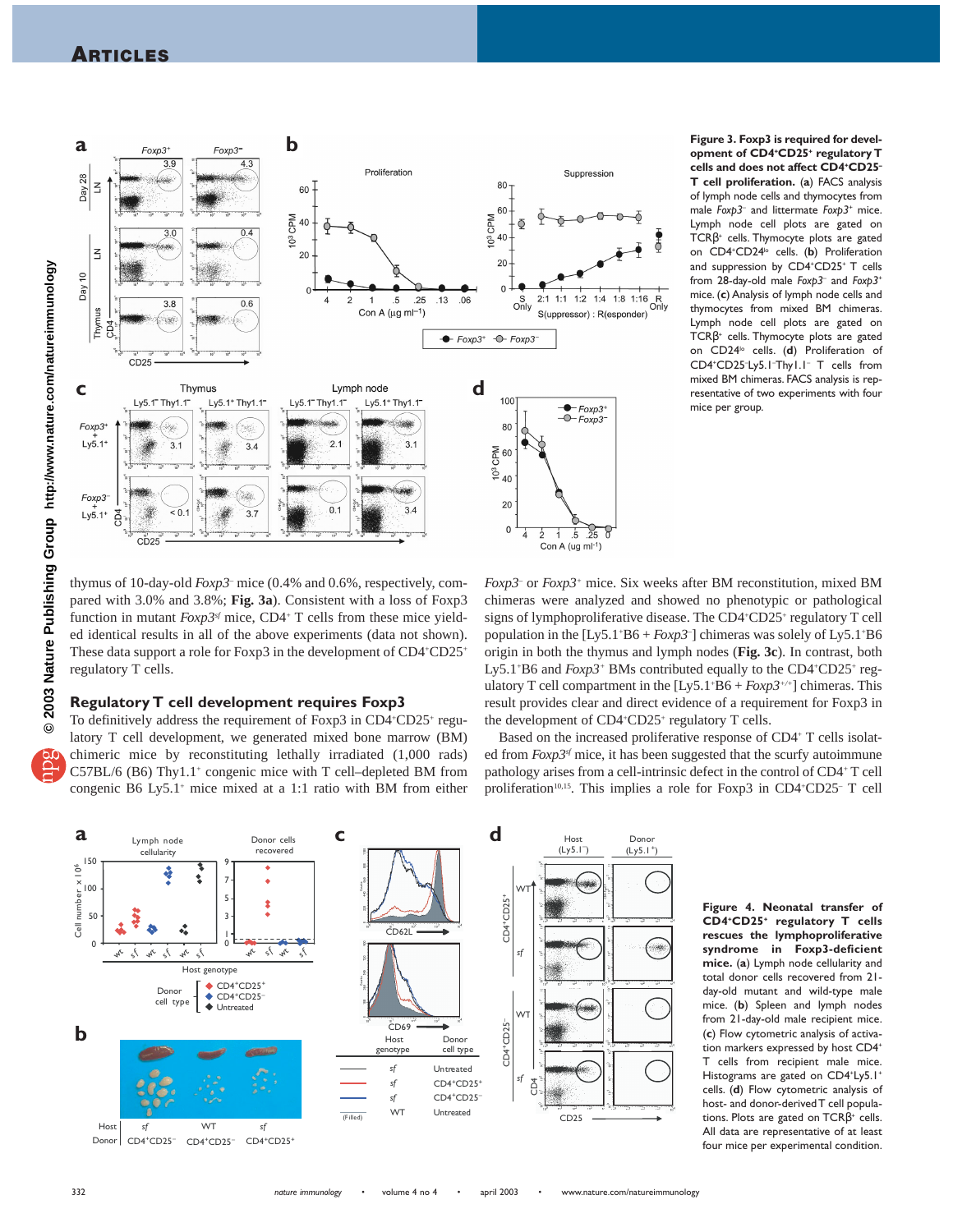

Figure 5. Expression of Foxp3 confers suppressor phenotype and function upon peripheral CD4<sup>+</sup>CD25<sup>-</sup>T cells. (a) MSCV MigR1 retroviral constructs and representative CD4+CD25–T cell population before infection: MigR1[Foxp3] (top), and MigR1[empty] (bottom). (**b**) Retroviral transduction efficiency of transferred cell populations. (c) Suppression of wasting disease and colitis by Foxp3-transduced cells. Percent weight change of RAG1<sup>-1</sup> mice injected with retrovirally transduced cell populations. **(d**) Suppression of CD8\* homeostatic proliferation by Foxp3 transduced cells. FACS analysis of untransduced (eGFP<sup>-</sup>) cells upon reisolation from host mice. Plots are gated on GFP– population. (**e**) Phenotypic characterization of retrovirally transduced cells upon reisolation from host mice. Plots are gated on eGFP+ cells. (**f**) Real-time quantitative PCR analysis of gene expression in sorted retrovirally transduced cell populations, wild-type CD4+CD25- and CD4+CD25+ T cells.

function. However, our analysis of CD4+ CD25– T cells revealed virtually no Foxp3 expression in these cells. To address a potential role for low Foxp3 expression in CD4<sup>+</sup>CD25<sup>-</sup> T cells, we compared the proliferative response of purified Ly5.1<sup>-</sup>Thy1.1<sup>-</sup>CD4<sup>+</sup>CD25<sup>-</sup> T cells from the [Ly5.1<sup>+</sup>B6 + *Foxp3*<sup>-</sup>] and [Ly5.1<sup>+</sup>B6 + *Foxp3*<sup>+</sup>] BM chimeric mice. The mixed BM chimeras afforded the analysis of Foxp3-deficient CD4+ CD25– T cells from otherwise healthy mice. *Foxp3–* and *Foxp3+* CD4+ CD25– T cells showed no significant difference in their proliferative response to *in vitro* TCR ligation (**Fig. 3d**). This result is consistent with a unique role for Foxp3 in CD4+CD25+ regulatory T cells.

#### **Regulatory T cells rescue Foxp3 deficiency**

Because Foxp3 is required for CD4+CD25+ regulatory T cell development, we reasoned that transfer of CD4+CD25+ regulatory T cells into newborn Foxp3-deficient mice would rescue the lymphoproliferative disorder observed in these mice. To test this hypothesis, we intraperitoneally (i.p.) injected  $4 \times 10^5$  Ly5.1<sup>+</sup>B6 CD4<sup>+</sup>CD25<sup>+</sup> or CD4<sup>+</sup>CD25<sup>-</sup> T cells into 1- to 2-day-old male mice derived from breeding female B6 *Foxp3+/sf* carriers with B6 males. Use of B6 *Foxp3sf* mice allowed us to circumvent potential problems of histoincompatibility arising from the mixed background of the *Foxp3–* mice. Injected mice were monitored for disease development and analyzed at 21 d of age. All *Foxp3sf* males injected with CD4+ CD25– T cells developed clinical and pathological signs of disease with identical kinetics to uninjected  $F\alpha p3^{sf}$  controls (**Fig. 4a,b** and data not shown). In contrast, *Foxp3sf* mice receiving CD4+ CD25+ regulatory T cells remained virtually disease-free as determined by gross phenotype and lymph node cellularity.

Analysis of lymphocytes by flow cytometry revealed increased numbers of activated CD69+CD62L<sup>10</sup> host-derived CD4+ T cells in both untreated and CD4+ CD25– injected *Foxp3sf* animals (**Fig. 4c**). By

contrast, CD4 T cells from  $F\alpha p3^{sf}$  mice receiving CD4+CD25+ regulatory T cells expressed CD69 and CD62L at amounts comparable to those of untreated *Foxp3+* mice. Analysis of donor cell engraftment revealed an expansion of CD4+ CD25+ regulatory T cells transferred into *Foxp3sf* neonates, but not *Foxp3+* controls. In contrast, CD4+ CD25– cells showed limited engraftment in both *Foxp3+* and *Foxp3sf* hosts (**Figs. 4a,d**). This observation suggests the existence of a homeostatic niche available for CD4+CD25+ regulatory T cells in *Foxp3<sup>sf</sup>* mice despite an otherwise full T cell compartment. These data demonstrate that the lymphoproliferative disease in Foxp3-deficient mice is due to lack of CD4+CD25+ regulatory T cells. This conclusion is further supported by the ability of CD4<sup>+</sup>CD25<sup>+</sup> regulatory T cells to suppress pathogenic *Foxp3<sup>sf</sup>* CD4<sup>+</sup> T cells upon cotransfer into lymphopenic hosts. Transfer of  $1 \times 10^6$  *Foxp3sf* CD4<sup>+</sup> T cells into RAG<sup>-/-</sup> hosts induced severe wasting disease and colitis in all recipient mice (**Supplementary Fig. 1** and data not shown). Cotransfer of  $5 \times 10^5$ CD4+ CD25+ regulatory T cells prevented the development of wasting disease and colitis based on clinical symptoms and histopathological analysis. In contrast, CD4+ CD25– T cells were unable to prevent disease development. These results suggest that Foxp3 controls a genetic program of suppressor function in CD4+ T cells.

## **Ectopic Foxp3 expression confers suppressor function**

To test whether Foxp3 can induce suppressor function in CD4+ CD25– T cells, we analyzed the ability of these cells to gain suppressor function upon retroviral-mediated ectopic expression of Foxp3. Purified CD4+ CD25– T cells were transduced with the MSCV MigR1 retrovirus expressing Foxp3 and a green fluorescent protein (GFP) reporter (MigR1[FoxP3]) or only GFP (MigR1[empty]; **Fig. 5a**). At 72 h postinfection, RAG<sup>-/-</sup> mice were injected intravenously (i.v.) with  $5 \times 10^6$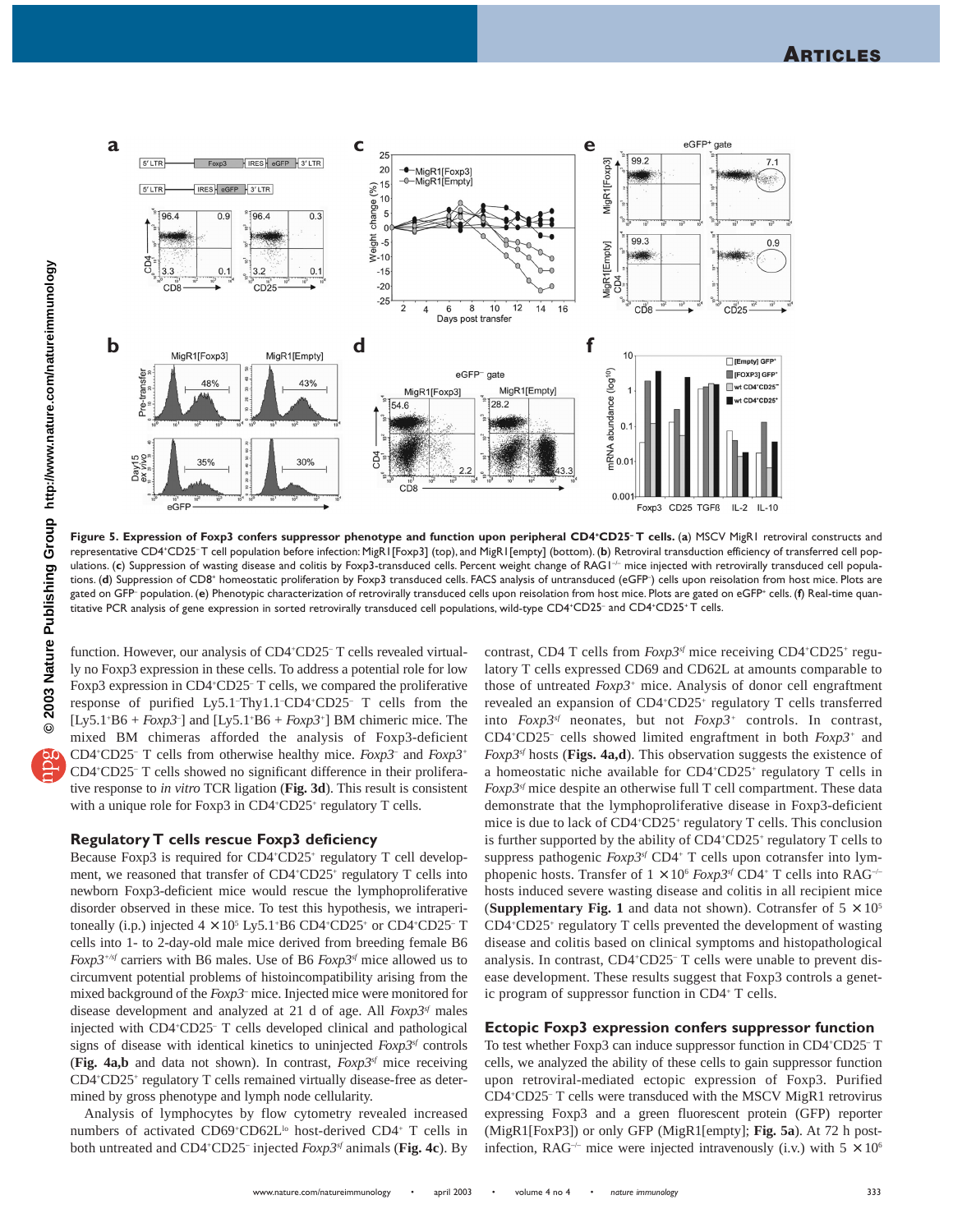T cells containing either MigR1[FoxP3]- or MigR1[empty]-transduced cell populations (**Fig. 5b**). Each group of mice was monitored for development of wasting disease. As expected, mice receiving the T cell population containing MigR1[empty]-transduced T cells developed severe wasting disease with associated colitis as measured by weight loss and organ pathology (**Fig. 5c** and data not shown). Mice that received the T cell population containing MigR1[Foxp3]-transduced cells displayed no signs of disease for the duration of the experiment. At day 16, pathological analysis revealed severe colitis in all mice that received T cells containing the MigR1[empty]-transduced cells, whereas mice that received the population including MigR1[Foxp3]-transduced T cells were indistinguishable from untreated mice. Furthermore, analysis of the untransduced T cell population revealed an expansion of the few contaminating CD8+ donor T cells in the presence of control MigR1[empty]-transduced T cells, whereas homeostatic expansion of CD8 T cells was completely blocked in the presence of MigR1[Foxp3]-transduced T cells (20–48% *versus* 1.6–2.8% of total lymphoid cells, respectively; **Fig. 5d**). This observation is consistent with a recent report of CD4+CD25+ regulatory T cell–mediated suppression of CD8 T cell homeostatic proliferation<sup>16</sup>.

To identify the effects of Foxp3 ectopic expression in CD4+ CD25– T cells, we compared the MigR1[Foxp3]- and MigR1[empty]-transduced populations from each group for CD4 and CD25 expression, by flow cytometry. Ectopic expression of Foxp3 generated a population of cells exhibiting the characteristic  $CD4^{\text{lo}}CD25^+$  expression pattern typical of CD4+ CD25+ regulatory T cells, whereas the MigR1[empty]-transduced cells were uniformly CD25– (**Fig. 5e**). CD25 upregulation in some, but not all, MigR1[Foxp3]-transduced cells is likely due to their proliferation in RAG–/– recipients. This observation is consistent with our previous reports of CD25 down-regulation in wild-type CD4+CD25+ regulatory T cells upon transfer into lymphopenic hosts<sup>5</sup>. To explore potential effector mechanisms for the immunosuppression mediated by the MigR1[Foxp3]-transduced T cells, retrovirally transduced cells from both groups of mice were then purified by FACS sorting and analyzed for expression of cytokines believed to have a role in CD4+CD25+ regulatory T cell function. Real-time quantitative PCR revealed increased levels of interleukin (IL)-10 mRNA in MigR1[Foxp3]-transduced T cells, whereas levels of transforming growth factor (TGF)-β were equivalent between the two populations (**Fig. 5f**). IL-10 is required for CD4+ CD25+ regulatory T cell suppression of inflammatory bowel disease17. Foxp3-transduced T cells expressed Foxp3 and IL-10 at levels comparable to those found in ex vivo isolated CD4+CD25+ regulatory T cells. These data show that ectopic expression of Foxp3 is sufficient to activate a program of immunosuppression in CD4+ CD25– T cells and is a critical regulator of CD4+CD25+ regulatory T cell function.

## **Discussion**

In this study, we have demonstrated that Foxp3 is specifically required for the thymic development of CD4+CD25+ regulatory T cells. Our work has also shown that the lethal lymphoproliferative autoimmune syndrome observed in Foxp3-deficient mice results from a deficiency in CD4+ CD25+ regulatory T cells and not from a cell-intrinsic defect of CD4+ CD25– T cells. Moreover, ectopic Foxp3 expression is sufficient to activate a program of suppressor function in peripheral CD4+ CD25– T cells. In contrast to other molecular markers used to identify regulatory T cells, such as GITR, CTLA-4 and CD25, Foxp3 is not up-regulated by activated CD4+ CD25– T cells. Our analysis revealed a strong correlation between Foxp3 and CD25 expression in the resting CD4+ T cell population. However, a very low level of Foxp3 in CD25– CD4+ T cells was detected. We suggest that Foxp3 expression within the CD25– CD4+ T cell population will identify a population of CD25– regulatory T cells.

Nonetheless, rescue of lymphoproliferative disease in Foxp3-deficient animals upon provision of CD25<sup>+</sup>, but not of CD25<sup>-</sup>CD4<sup>+</sup>, T cells indicates that the Foxp3+CD25-CD4+ suppressor population is either very small or much less potent<sup>18</sup>.

Transfer of regulatory CD25<sup>+</sup>, but not of CD25<sup>-</sup>, CD4<sup>+</sup> T cells into Foxp3-deficient neonates resulted in an expansion of CD25+CD4+ T cells, despite the presence of a full lymphoid compartment. In contrast, neither of the two transferred T cell subsets expanded in wild-type littermate controls. Analogous expansion of transferred CD4+CD25+ regulatory T cells was observed in IL-2Rβ–deficient mice<sup>19</sup>. The deficiency in CD25<sup>+</sup>CD4<sup>+</sup> regulatory T cells in Foxp3- and IL-2Rβ-deficient mice may provide a pro-inflammatory cytokine environment supporting the rapid expansion of regulatory CD25+ CD4+ T cells. A homeostatic niche for CD25<sup>+</sup>CD4<sup>+</sup> T cells may also explain these results<sup>20</sup>; clearly, these possibilities are not mutually exclusive.

What is the mechanism of Foxp3-mediated suppression by regulatory T cells? In our experiments, retroviral-driven Foxp3 expression in CD4+ CD25– T cells resulted in complete protection from wasting disease with accompanying colitis and inhibition of homeostatic proliferation of CD8+ T cells. Protection from inflammatory bowel disease (IBD) has been a well-established function of normal CD25+ CD4+ T cells and is dependent on expression of IL-1017. Our results suggest that IL-10 expression is one of the downstream effector mechanisms induced by Foxp3. Notably, our analysis did not reveal a change in TGF-β mRNA levels, another cytokine implicated in regulatory T cell function. Although IL-10 upregulation by Foxp3 can account for protection from wasting disease, the mechanism of Foxp3-dependent suppression of homeostatic proliferation by Foxp3-transduced CD25-CD4+ T cells is unclear. Nevertheless, this suppression is consistent with the ability of normal CD25+ CD4+ T cells to block homeostatic proliferation of activated CD8 T cells in lymphopenic hosts<sup>16</sup>. Identification of additional targets of Foxp3 should yield further insight into this question.

Foxp3 up-regulation upon CD4+CD25+ regulatory T cell activation and the ability of ectopic Foxp3 expression to confer suppressor function upon peripheral CD4+ CD25– T cells make a clear argument for a functional role for Foxp3 in regulatory T cells. This is supported by the observation that both CD4+ CD25– and CD8+ T cells from mice bearing a Foxp3 cosmid-derived transgene acquire suppressor activity. Furthermore, the suppressor function of these cells is enhanced after TCR engagement (F. Ramsdell, personal communication). Our data show that, in wild-type CD4+CD25-T cells, upregulation of Foxp3 protein occurred despite a detectable decrease in *Foxp3* mRNA, suggesting that post-transcriptional control mechanisms may be important for Foxp3 protein expression. The increase in Foxp3 expression in activated CD25+ CD4+ T cells correlates with a well-established increase in suppressor activity upon TCR ligation in these cells. These data suggest an intimate link between TCR signaling and the level of Foxp3 expression in regulatory T cells. It is our contention that this relationship is central to the development and function of regulatory T cells.

Our data demonstrate that Foxp3 serves as a critical regulator of CD25+ CD4+ regulatory T cell thymic development. But what is responsible for Foxp3 induction? Based on evidence suggesting that highaffinity TCR interactions in the thymus favor CD25+CD4+ regulatory T cell development, we speculated that these same signals may induce Foxp3 expression. Consistent with this hypothesis, we observed upregulation of *Foxp3* mRNA in anergic TCR transgenic CD25<sup>-</sup>CD4<sup>+</sup> T cells isolated from mice expressing a transgene-encoded cognate peptide ligand (**Supplementary Fig. 2**). This upregulation, albeit to levels substantially lower than CD25+ CD4+ T cells (2.5- to 4-fold *versus* 40- to 60-fold), suggests that TCR engagement in the thymus has an essential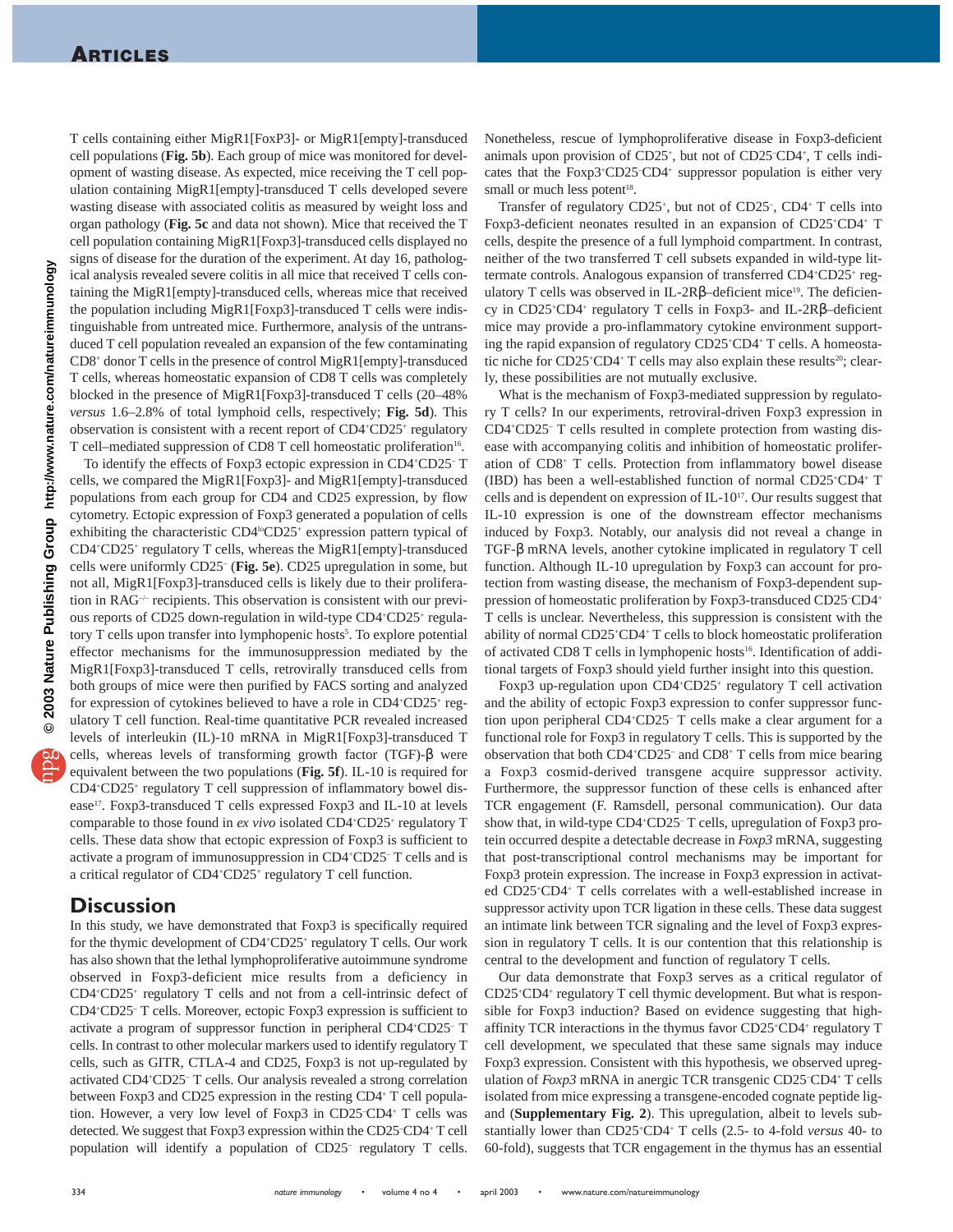role in induction of Foxp3 expression. This idea is consistent with the efficient induction of CD25<sup>+</sup>CD4<sup>+</sup> TCR transgenic RAG<sup>-/-</sup> T cells upon coexpression of low levels of a transgene-encoded cognate ligand<sup>21,22</sup>. We predict that Foxp3 protein levels in T cells from these mice will show a corresponding increase.

Thus, we propose a model of regulatory T cell development wherein Foxp3 is induced in immature thymocytes upon TCR interaction with specific peptide-MHC class II complexes, within an affinity range between positive and negative selection. Strength of TCR signals during thymic selection, perhaps modified by costimulation or the nature of the antigen-presenting cell, may determine Foxp3 expression and, thereby, the regulatory phenotype of the T cell. As our data make clear, Foxp3 deficiency results in the absence of CD4+CD25+ regulatory T cells. One prediction of this model is that a subset of CD4+ T cells bearing self-reactive TCRs are destined to function as regulatory T cells. When this program is not engaged, as in *Foxp3–* mice, would-be regulatory T cells leave the thymus to become pathogenic autoreactive T cells in the periphery. This may account for the particularly aggressive nature of the autoimmunity observed in Foxp3-deficient mice.

We have shown Foxp3 to be a unique marker of CD4+CD25+ regulatory T cells, distinguishing them from activated CD4+ CD25– T cells. Furthermore, our studies have demonstrated that Foxp3 is specifically required for CD4+CD25+ regulatory T cell development and is sufficient to activate a program of suppressor function in peripheral nonregulatory CD4+ T cells. By these criteria, *Foxp3* is a 'master regulator' gene for this critically important subset of T cells. Furthermore, our findings implicate CD4+CD25+ regulatory T cell deficiency in a fatal hereditary autoimmune disorder in both mice and humans, and provide a specific genetic mechanism for T cell–mediated immunosuppression. Thus, Foxp3 controls a 'cell extrinsic' dominant mechanism of negative regulation in the immune system. Gain of suppressor function upon ectopic expression of Foxp3 in peripheral CD4+CD25-T cells opens up new avenues for cell-based therapies for treatment of autoimmunity and for preventing transplant rejection using auto- and alloantigen-specific, Foxp3-transduced T cell lines. Further insights into the regulation of Foxp3 expression and function will have profound implications for the understanding of immune function in health and disease.

## **Methods**

**Mice.** All mice were maintained at the University of Washington specific pathogen-free facility. B6.Cg-*Foxp3sf* (B6 *Foxp3sf*), B6.SJL-*Ptprca Pep3b* /BoyJ (Ly5.1+ B6), B6.PL-*Thy1<sup>a</sup>*/Cy (Thy1.1<sup>+</sup> B6) and C57BL/6J-*Rag1<sup>m1Mom</sup>* (RAG1<sup>-/-</sup>) mice were from The Jackson Laboratory (Bar Harbor, ME). C57BL/6 mice were from the Charles River Breeding Laboratories (Wilmington, MA). *Foxp3–* mice are described below. All mice were used at age 6–16 weeks unless specified in the text. TEa TCR ( $V_{\beta}$ 6<sup>+</sup>,  $V_{\alpha}$ 2<sup>+</sup>) transgenic B6 mice specific for a peptide derived from MHC class II I-E $\alpha$  chain (E $\alpha$  52–68) presented by I-A<sup>b</sup> were previously reported23. B6 pEα:Ii mice expressing a human invariant chain transgene, in which the region encoding the CLIP peptide was replaced with I-E $\alpha$  52–68 (pE $\alpha$ ), have been described<sup>24</sup>.

**Generation of conditional Foxp3-deficient mice.** The Foxp3 targeting vector was constructed from an 8.5-kb *Sph*1 fragment of the gene *Foxp3* containing exons –1 through 7 subcloned from a 30.8-kb cosmid containing the complete *Foxp3* gene<sup>6</sup>. A *loxP* site containing a 3′ *Nco*1 site was cloned into the *Dra*III site 246 bp 5′ of exon 1, and the FRT-PGK-NEO-FRT-loxP cassette was cloned into the *Bsm*BI site 57 bp 3′ of exon 5. The PGK-DTA cassette was cloned into the 3′ *Sph*1 site for negative selection of clones with random integration of the targeting vector. The targeting construct was electroporated into R1 ES cells and neomycin-resistant clones were screened by PCR for evidence of homologous recombination. Positive clones were then screened by Southern blot analysis performed using a 507-bp 3′ external probe on *Eco*R1-digested genomic DNA, a 505-bp 5′ external probe on *Sap*1-digested genomic DNA, and a 517-bp internal probe on *Nco*1-digested genomic DNA to confirm integration of the 5′ *loxP* site (**Fig. 2b** and data not shown).

Two independently derived embryonic stem (ES) cell clones were injected into C57BL/6 blastocysts. Chimeric male offspring were mated to both Cre-deleter and FLP-deleter<sup>25</sup> mice. Transmission of the targeted allele in heterozygous females and hemizygous males was determined by PCR from genomic DNA.

**Cell isolations, activation and analysis.** Cell populations were purified with an AutoMACS magnetic cell sorter (Miltenyi, Bergisch Gladbach, Germany) as described<sup>5</sup> and/or using a FACSVantage cell sorter (Becton Dickinson, Palo Alto, CA). Routinely, purity of all cell preparations was >90% unless otherwise specified in the text. For western blots, T cells were analyzed *ex vivo* or after 48 h of activation using plate-bound anti-TCRβ and anti-CD28 in the presence of recombinant IL-2 (100 µg ml<sup>-1</sup>). Flow cytometry analysis was performed using a FACSCalibur flow cytometer (Becton Dickinson, Palo Alto, CA) and analyzed using Cell Quest software (Becton Dickinson).

**Antibodies.** Biotinylated (BIO), fluorescein isothiocyanate (FITC), phycoerythrin (PE), cychrome (CyC), peridinin chlorophyl protein (PerCP) and allophycocyanin (APC)- conjugated antibodies to TCR-β (H57-597), CD4 (L3T4), CD5 (53-7.3), CD8α (53-6.7), CD25 (PC-61), CD25 (7D4), B220 (RA3-6B2), CD62L (MEL-14), CD69 (H1.2F3), CD44 (IM7), Thy1.1 (HIS51), Ly5.1 (A20) and CTLA4 (UC10-4B9) were purchased from BD Pharmingen (San Jose, CA) and eBioscience (San Diego, CA). Mouse GITR/TNFRSF18 goat polyclonal antibody was purchased from R&D Systems, (Minneapolis, MN). Anti-Foxp3 IgG was purified on Protein G Sepharose 4 Fast Flow (Amersham Pharmacia Biotech AB, Uppsala, Sweden) from the antiserum of a rabbit immunized with a HIS-tagged recombinant Foxp3 protein purified from *Escherichia coli*.

**Proliferation and suppression assays.** Proliferation and suppression assays were performed as described<sup>5</sup>. Briefly, for proliferation assays, T cells  $(2 \times 10^4$  cells per well) were stimulated for 72 h with titrated amounts of Concanavalin A (ConA) in the presence of T cell–depleted, irradiated  $8 \times 10^4$  antigen-presenting cells in 96-well round-bottomed plates, and pulsed with 1 µCi per well of [3 H]thymidine for the final 8 h. Suppression assays were performed under the same conditions using  $2 \times 10^4$  CD4<sup>+</sup>CD25<sup>-</sup> T cells as responders (R),  $8 \times 10^4$  irradiated antigen-presenting cells and a 1:2 titration of the indicated suppressor (S) T cell population at a starting concentration of  $4 \times 10^4$  cells per well in the presence of ConA at 2 µg ml<sup>-1</sup> final concentration. All data are shown as mean [3 H]thymidine incorporation in triplicate cultures.

**Neonatal transfer of CD4<sup>+</sup> T cells.** We injected i.p.  $4 \times 10^5$  purified wild-type Ly5.1<sup>+</sup> marked CD4+CD25+ or CD4+CD25- T cells into 1- to 2-day-old pups (Ly5.2+) from female *Foxp3*<sup>+/sf</sup> mice bred with C57BL/6 males. Male pups were monitored for the development of lymphoproliferative syndrome and analyzed at day 21 of age. Donor cell recovery was calculated based on the total number of lymphocytes recovered multiplied by the percentage of Ly5.1+ cells as determined by FACS analysis.

**Retroviral infection and analysis of transduced CD4+ CD25+ T cells.** MSCV MigR1 retroviral encoding plasmid DNA was transfected into the ΦNX-E packaging cell line using CaPO<sub>4</sub> precipitation as described<sup>26</sup>. Retrovirus-containing supernatant was collected following 36 h incubation of the transfected packaging cells at 32 °C. Freshly isolated, MACSpurified CD4+ T cells were activated using plate-bound anti-TCRβ and anti-CD28 and recombinant IL-2 (100  $\mu$ g ml<sup>-1</sup>). After 36 h of activation, CD4<sup>+</sup> cells were infected by resuspending cells in retrovirus-containing supernatant supplemented with  $8 \mu g$  ml<sup>-1</sup> Polybrene and recombinant IL-2 (50  $\mu$ g ml<sup>-1</sup>), followed by centrifugation for 90 min at 2,500 r.p.m. and 72 h of incubation at 37 °C.

At 72 h post-infection,  $5 \times 10^6$  T cells transduced with either MigR1[Foxp3] or MigR1[empty] were intravenously injected into the tail vein of 8-week-old RAG1 $\div$  mice. Host mice were monitored for the development of wasting disease and colitis by weight loss and pathology. At 15 d post-transfer lymph node and spleen cells were isolated from host mice and FACS analyzed. For real-time quantitative PCR analysis of gene expression, retrovirally transduced cells (GFP+ ) were purified by FACS sorting upon re-isolation from host mice, mRNA was isolated and cDNA was generated. mRNA levels of indicated genes were analyzed and compared with mRNA levels from purified wild-type CD4+CD25- and CD4+ CD25+ T cells.

**Foxp3 expression in anergic CD4+ T cells.** To generate anergic T cells *in vivo*, TEa TCR transgenic mice were crossed onto pEα:Ii B6 mice expressing a human invariant chain transgene in which the region encoding the CLIP peptide was replaced with I-Eα 52–68 (pEα). TEa or TEa-pEα mice were analyzed by flow cytometry for expression of  $V_{\beta}6+V_{\alpha}2+$ transgene encoded TCR on CD4+ single-positive and CD4+CD8+ thymocytes. Pooled lymph node and spleen cells from TEa or TEa-pEα: Ii mice were sorted for  $V_86+V_82+$  or  $V_86+V_82-$ CD4+ T cells. Antigen-specific proliferative responses of sorted T cells were tested upon *in vitro* stimulation with irradiated pEα-expressing or B6 (control) splenocytes as described above. Expression of *Foxp3* and *Il10* mRNA was measured by real-time quantitative PCR with cDNA samples isolated from sorted cell populations.

Real-time quantitative PCR. Real-time quantitative PCR was performed as described<sup>5</sup>. All reported mRNA levels are normalized to the HPRT mRNA level, where HPRT  $= 1$ . PCR primer pairs were as follows: Foxp3, 5′-GGCCCTTCTCCAGGACAGA-3′, 5′-GCTGAT CATGGCTGGGTTGT-3′; CD25, 5′-TGGAAAGGTTGAGGGGTAAG-3′, 5′-ACACCTG TAAGCCCAGCTCT-3′; TGF-β1, 5′-ACCATGCCAACTTCTGTCTG-3′, 5′-CGGGTTGT GTTGGTTGTAGA-3′; IL-2, 5′-TTCAATTGGAAGATGCTGAGA-3′, 5′-ATCATCGAATT GGCACTCAA-3′; IL-10, 5′-CCCTTTGCTATGGTGTCCTT-3′, 5′-TGGTTTCTCTTCC CAAGACC-3′; HPRT, 5′-AGCCTAAGATGAGCGCAAGT-3′, 5′-TTACTAGGCAGATG GCCACA-3′.

*Note: Supplementary information is available on the* Nature Immunology *website*.